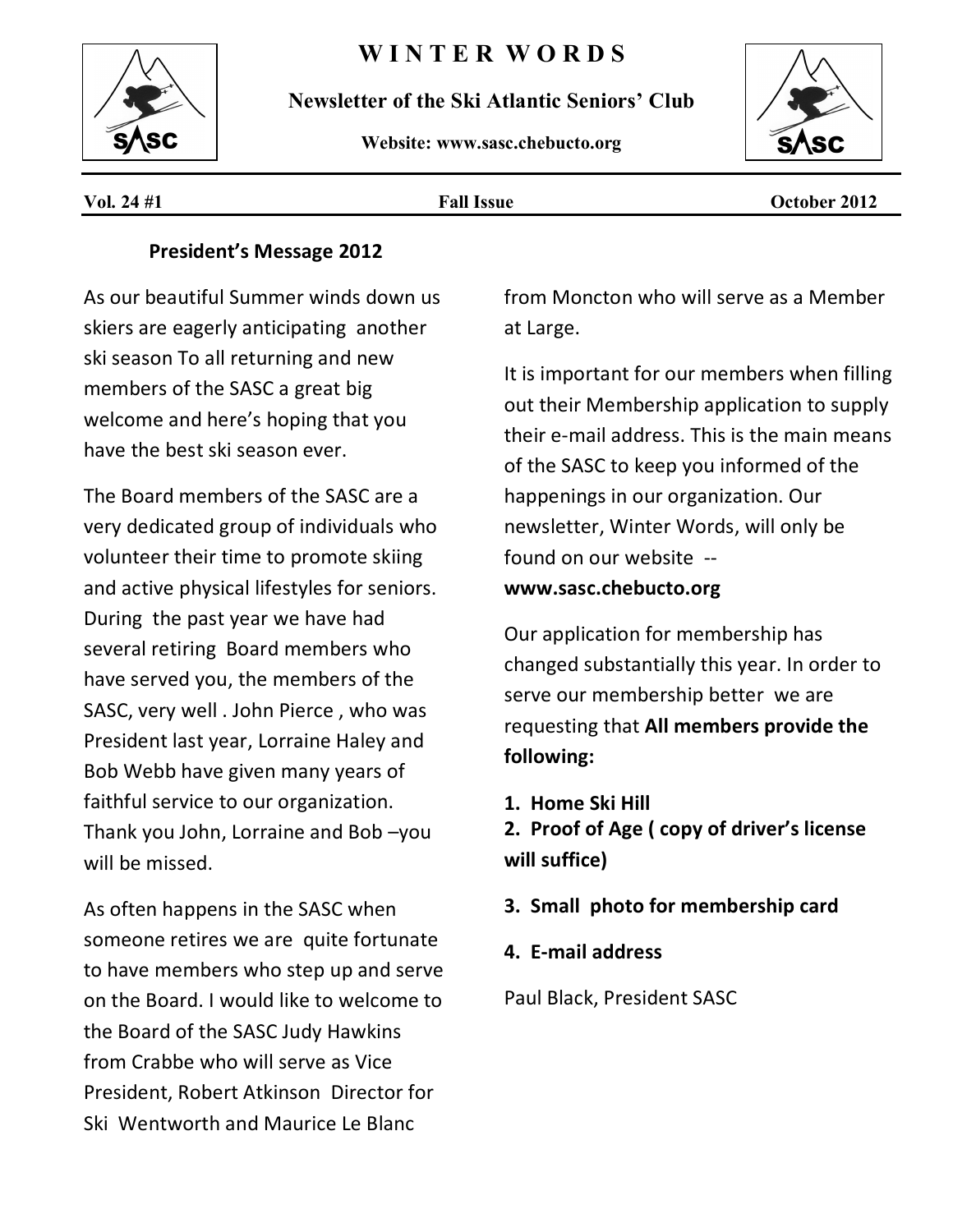# *SASC Board Members*

#### *The Ski Atlantic Seniors Club is administered by a Board of Directors. It meets four times per year, late September, late November, January and April. The following is a list of the current Officers and Directors*

Paul Black - President 902-828-3103

Judy Hawkins - Vice-president 506-450-1588

J. Irene Ferguson - Past-president 902-864-1418

Donald F. Rice - Secretary 902-766-4702

John R. Llewellyn - Treasurer 902-752-8983

Kay Hannah - Co-editor, Winter Words 506-536-2439

Donald P. MacDonald - Director, Ski Hill Registers 902-861-4429

Gary Thorne - Director, Mt. Farlagne 506-735-8542

Robert Atkinson - Director, Ski Wentworth 902-758-3685 Murray Goodman - Director, Poley Mt. 506-832-7848

Lee Brannen - Director, Ski Martock 902-798-0028

Kathy Gouthro - Director, Ski Ben Eoin 902-562-1268

Jim/Maureen Betts - Directors, Ski Trips 902-443-4918

Jim G. Martin - Director, Ski Instructors 902-893-1083

Maurice LeBlanc - Member at Large 506-204-6150

Connie A. H. Uyterlinde -Director, Communications 902-454-6874

Linda M. J. Hubbard - Director, Crabbe Mt. 506-457-0362

Mary Drake - Registrar 902-826-9199

#### **SASC Mailing address:**

 Ski Atlantic Seniors' Club PO Box 3076 Tantallon NS B3Z 4G9

### **KNOWN EQUIPMENT SWAP DAYS:**

| October 14<br><b>Martock</b> |
|------------------------------|
|------------------------------|

**Poley - November 3** 

**Crabbe October 26 & 27 Wentworth – November 24**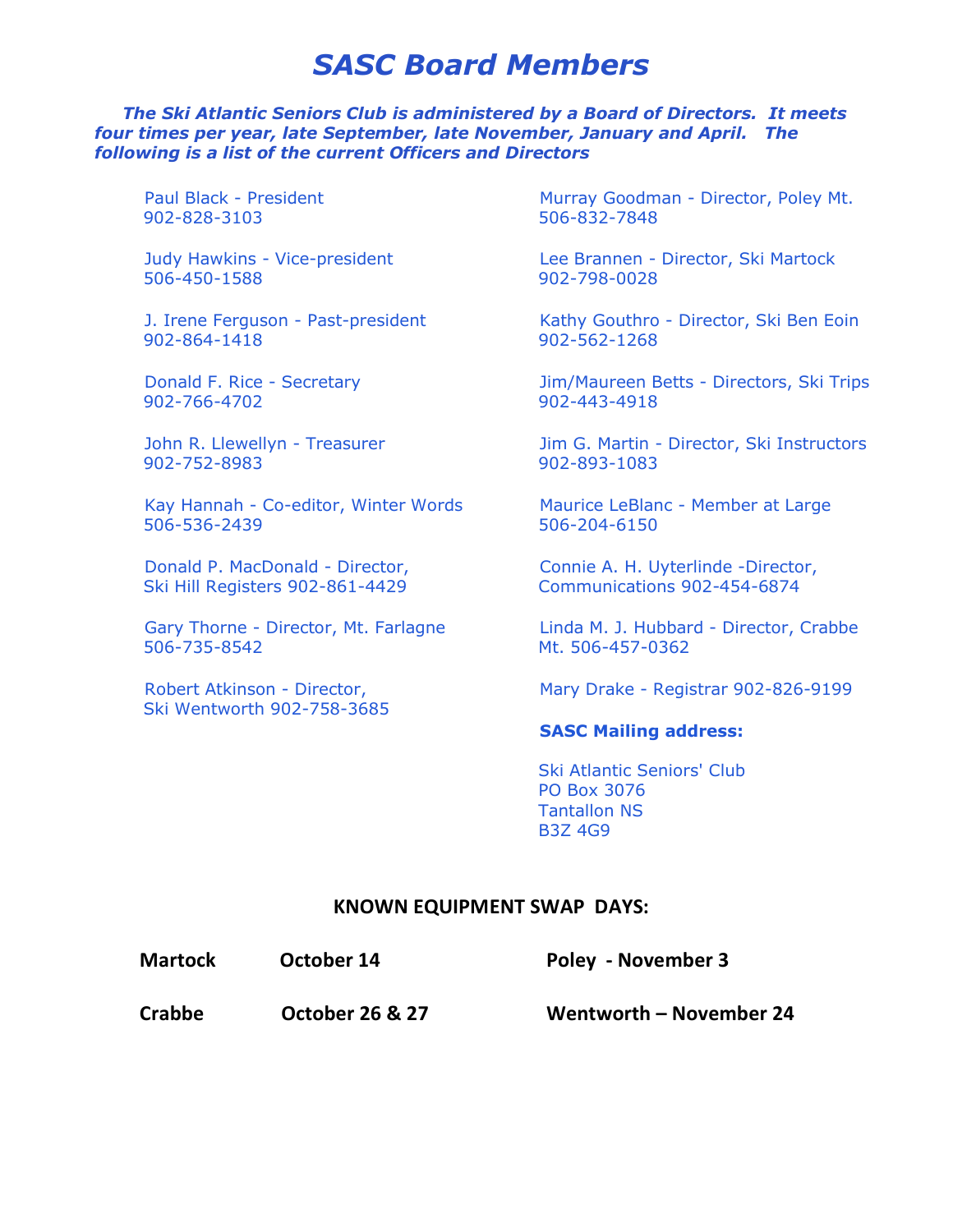### **TENTATIVE KELL ANTOFT DAYS 2013**

| <b>Ski Martock</b> | January 23 |
|--------------------|------------|
|                    |            |

**Ski Wentworth February 7** 

**Ski Poley February 11** 

**Ski Crabbe February 12** 

**Mt. Farlagne February 13** 

**Ben Eoin February 20** 

# **NEWS FROM THE HILLS**

# **Crabbe & Wentworth having Open Houses on November 24th**

# **Martock has made more improvements**

# **Ben Eoin will have less snowmaking this season**

# **What's In** *Your* **Pocket?**

(contributed by Murray Goodman)

 When we become stranded on a chair lift, each minute that we hang suspended seems like five minutes. But if we are downwind from a snow gun, or if the weather is really cold or windy, each minute immobile can seem like twenty. As we hang there we contemplate whether we can jump off without breaking both legs or, even worse, breaking our skis! And the longer we sit there, the colder we get.

 There is nothing we can do to prevent the mechanical breakdowns which leave us hanging, but we can prepare ourselves to make that time marginally more comfortable.

I have been encouraging friends and family to carry a space blanketgin a parka pocket. These mylar sheets cut the wind and retain body heat by reflecting it back. They are given to marathoners as they cross the finish line for just those purposes. If you have one in an easily-accessible jacket pocket, you can wrap it around your upper body

while sitting on a stopped chair lift to keep warm. I used one at last November tootball game in Moncton (Acadia vs McMaster) when it was cold and windy in the exposed aluminum stands, and was pleasantly amazed at how much body heat was retained.

The space blanketghas also been called an emergency blanket, camping blanket, rescue blanket, and so on. I bought two at Canadian Tire several years ago, and bought several more this summer at the dollar stores, in their camping/outdoors sections. They are inexpensive investments in comfort and make great stocking stuffers for skiers and other outdoor enthusiasts.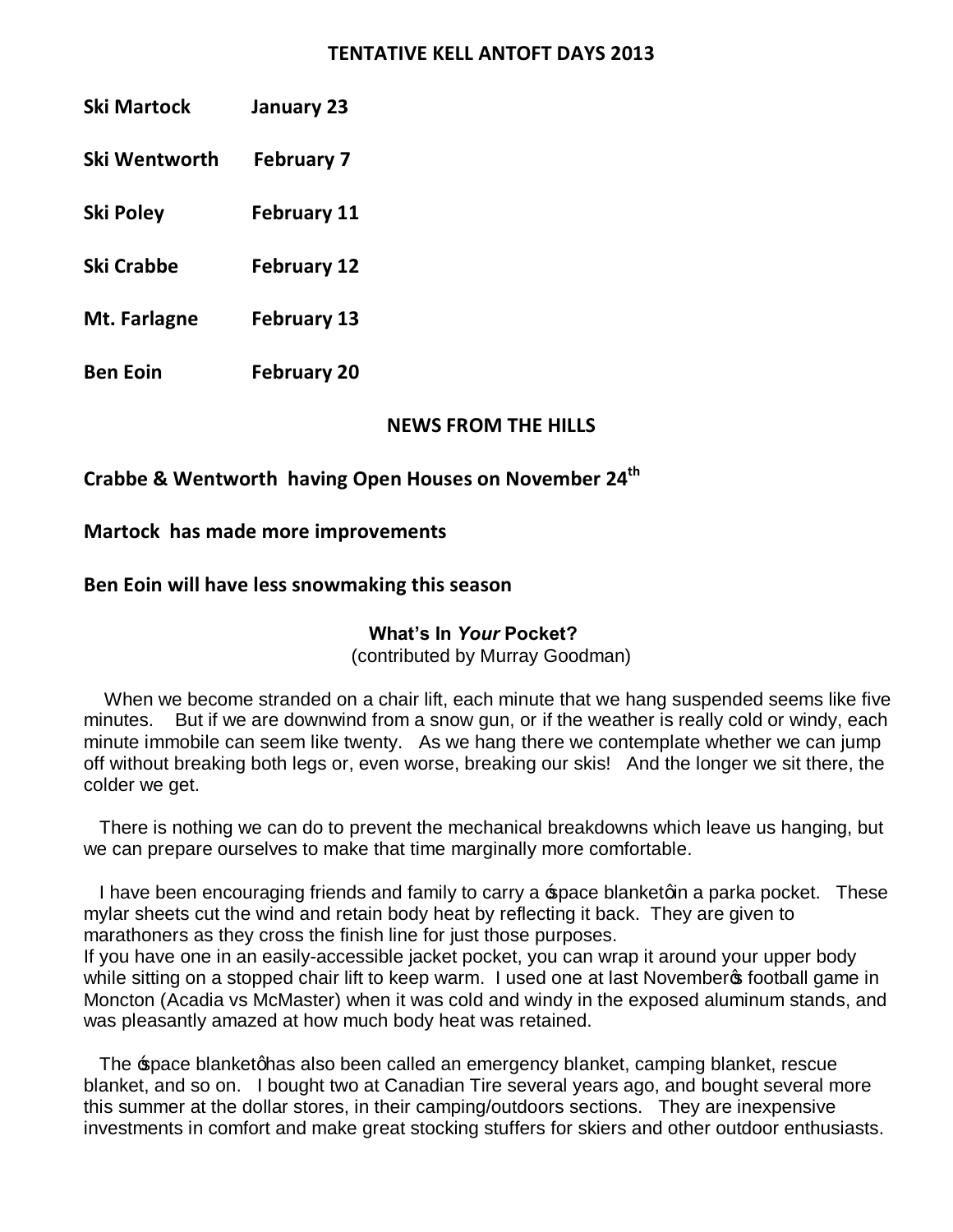# **SASC INSTRUCTORS**

**Ski Wentworth Jim Martin** 

**Ski Poley Sandy Hogen, Linda Homenick Ski Crabbe Ray Kaine, Tony Little Mont Farlagne Lloyd Gagnon, Gary Thorne Ski Martock Johanna Redden Ski Ben Eoin Les Elworthy, Jim Vern Walsh, Jim Melanson** 

# **WANTED: SASC Ski Instructor**

The SASC requires a volunteer ski instructor for Ski Wentworth. To apply you must qualify for membership in the Ski Atlantic Seniors Club as well as being a member in good standing with the Canadian Ski Instructors Alliance with a Level 1 or higher qualification. Along with a second instructor You will be required to offer ski instruction to members of the SASC on Thursday mornings during the ski season. Annual membership in the SASC is included with this position. For further information contact Jim Martin at 902 893-1083 or [jim.martin@ns.sympatico.ca](mailto:jim.martin@ns.sympatico.ca)

# **SKI TIP---BINDINGS**

So, here is a question for you to consider:

# **Are you 100% certain that your bindings are adjusted and working properly?**

Your ski bindings are designed to release when abnormal forces are applied from the ski or boot. The definition of "abnormal force" will depend to some extent on your skiing ability, your weight and height.

Just because your bindings were adjusted when you initially bought the skis does not necessarily mean they are still properly adjusted for you. Perhaps your weight has changed, perhaps your bindings have accumulated some dirt and are no longer releasing properly, perhaps someone borrowed your skis and changed the settings, etc.. You need to be certain they are adjusted for you and are working properly.

Our local ski hills have personnel employed in their rental shops that are trained by the binding manufacturers in adjusting bindings. Why not drop by and have your bindings checked each year. A serious fracture can end your skiing forever.

Just do it!

Jim Martin, CSIA Instructor, Ski Wentworth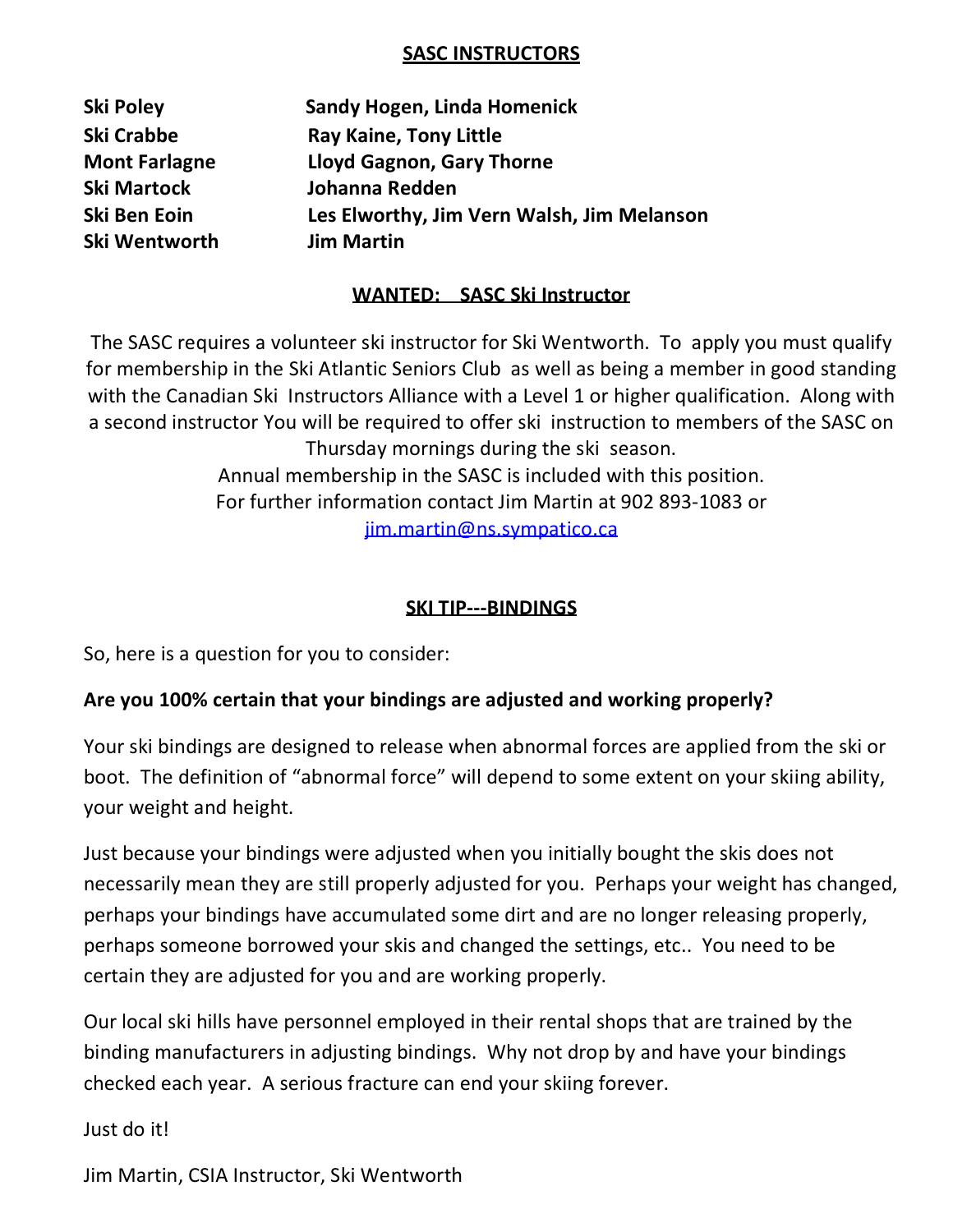# **SASC Golf Tournament**

The SASC Fall Golf Classic for 2012 was held on September 13 at Mountain Golf and Country Club, Truro. Thirty Eight members took part in what turned out to be a great event. The weather was perfect golf weather even though mother nature wasn't so kind a few days before and as a result we were limited to the front nine. What the heck, a second round over the same holes only gives one a chance to look for the balls lost on the first round. The event started with a shotgun start and as a result everyone was finished together in good time to enjoy a great meal.

While it appeared everyone had a great time I don't think there were really any winners or losers. However, we have to recognize a few notable achievements. Closest to the hole for number two Ladies goes to Sheila Connolly and for the men Shawn Chisholm. Closest to the hole for number five was Greg MacKenzie and for number seven was Sonja Crowell. Closest to the line was a bit of a struggle for the Haley family but Lorraine won out. Last but not least is the group that managed to stay in the middle of the fairway the most with the best score and that honour goes to Bob Riendeau, David Lionais, Wendy Kaupp and Les Elworthy.

Thanks go out to Ross and Steve of Mountain Golf for their help and donation of prizes. Also, Al Harris and Bob Crowell deserve a thank-you from the organizer for their assistance in setting up this event. The leaves are turning and there is a fall chill in the air and soon we will be thinking skiing. Here's hoping for a great season for everyone.

---Submitted by the organizer, Bob Webb—

# **NAME TAGS**

New members receive a free name tag with their membership. Any member can order additional name tags by calling the Registrar, Mary Drake at 902-826-9199

\$7.95 ea. with 2 metal push pins, or

\$9.95 ea. with magnetic holder

# **Agreement With Mark's Work Warehouse**

Ski Atlantic Seniors' Club is pleased to announce purchases from Mark's Work Warehouse may be embroidered with the SASC logo for a nominal fee (just \$5.25 to \$5.75). **Present your SASC membership card at any Mark's Work Warehouse and give the SASC account number #00245384**. Most purchases will receive a 10% discount. Individual orders may be made, with the exception being ball caps which must be ordered in lots of 12 or more. The embroidery machines must be reconfigured to embroider them. Anyone wishing to order a ball cap for \$4.99 plus embroidery and shipping fees, please email Irene Ferguson **(john\_irene\_ferguson@yahoo.ca)** These ball caps are very nice and are similar to those available two years ago.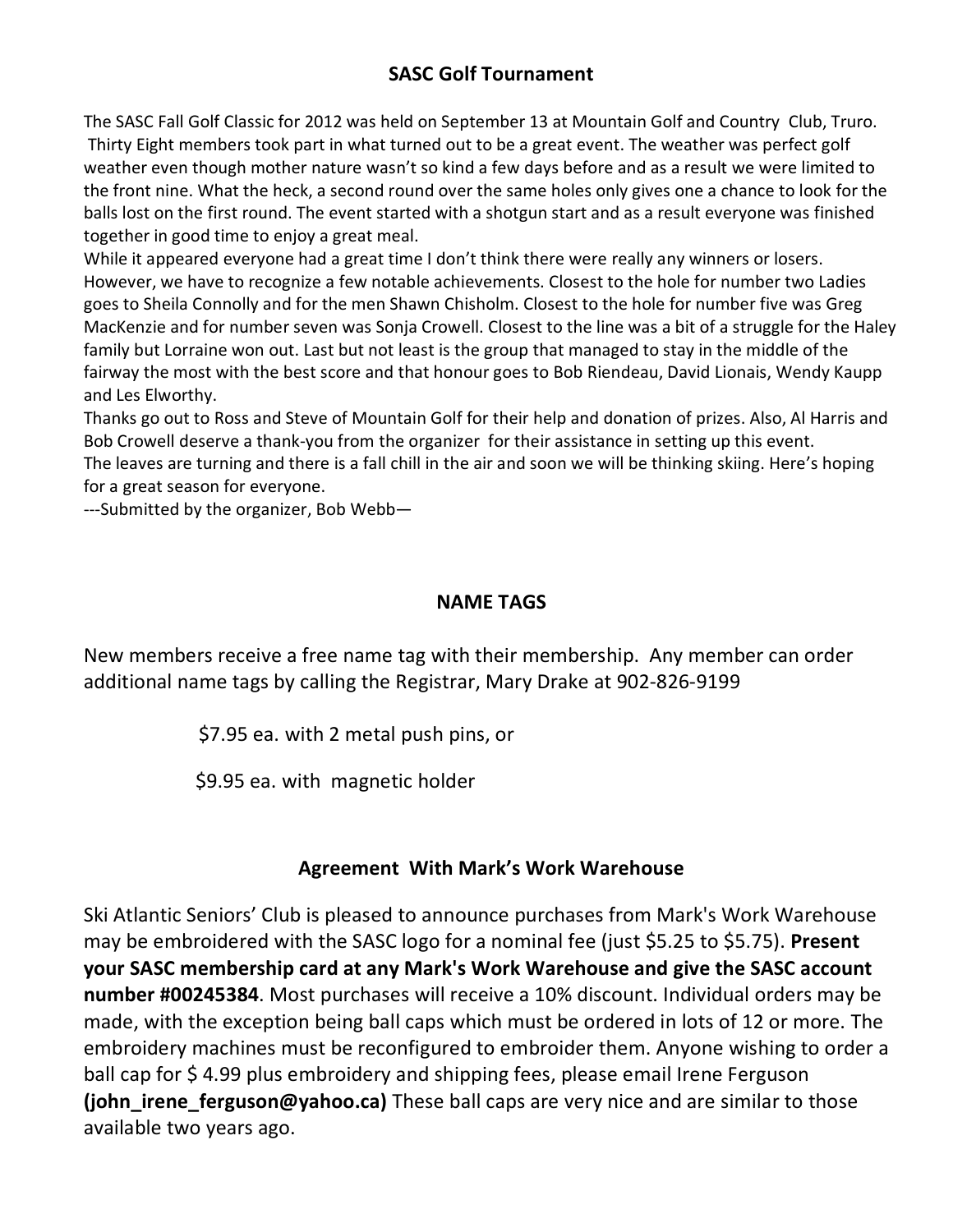# **SKI ATLANTIC SENIORS CLUB 2013 SUNDAY RIVER TRIP**

#### **Where**: Sunday River Resort , Bethel , Maine

**When:** Sunday January 27th to Friday February 1st 2013.

#### **Package Description:**

Sunday River Grand Summit Hotel 5 Full days of skiing Monday to Friday 5 Breakfasts Monday to Friday 5 Suppers Sunday to Thursday Welcome reception **Monday** evening. Complimentary Hill Tour and Daily Perfect Turn Clinics Rooms are a combination of standard, studio superior & deluxe

**Amenenties:** ( visit sundayriver.com for further description of hotel**)** 

Fitness and Health Club, Spa, and Sauna Ski In and Ski Out , Ziplines Outdoor Heated Pool and Hot Tub

#### **Pricing:( US\$ per person):**

Single : \$950 **(US\$)**  Double : \$666 **(US\$)** Triple : \$576 **(US**\$) Cot is extra Quad : \$666 **(US\$)** One Bedroom Unit Non-Skiers will pay \$115**(US\$)** less.

Please fill out the Application on page 2 and return before November 16<sup>th.</sup> **Send application to Jim Betts at 40 Chartwell Lane,Halifax NS, B3M 3W6. Note that all Applicants must be SASC members.(skiing or social) For any further information or questions we can be reached at 902-443-4918 Or [betts@eastlink.ca](mailto:betts@eastlink.ca)**

#### **Payments:**

- ÿ **First payment(50% deposit) is due November 16th 2012 with Application.**
- $\triangleright$  Second payment is due January 11<sup>th</sup> 2013.

#### **Cancellation:**

- ÿ **Deposit is non-refundable for cancellation within 8 wks of arrival. ie December 2nd**
- ÿ **No refunds for cancellation with 1 wk of arrival. ie January 20th**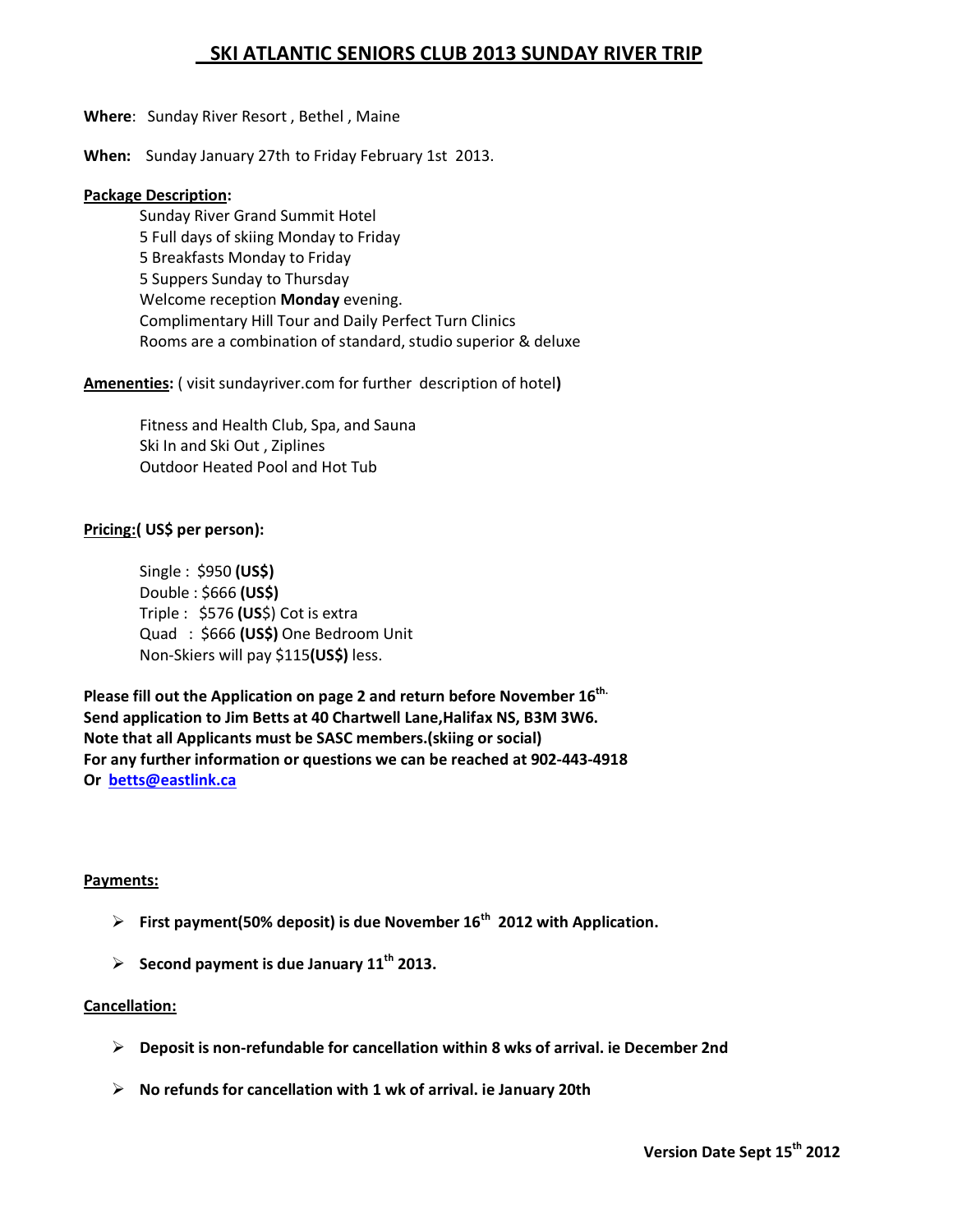# **SKI ATLANTIC SENIORS CLUB 2013 SUNDAY RIVER TRIP**

#### **MEMBER'S APPLICATION**

|                                               | Skier__ Non-Skier__ Mem# _________ |
|-----------------------------------------------|------------------------------------|
| Roommate(1) _________________________________ | Skier Non-Skier Mem#               |
|                                               | Skier Non-Skier Mem #              |
|                                               | Skier Non-Skier Mem#               |

Note: **Roommates are applicants responsibility to keep informed of trip details/updates.** 

#### **Travel to and from Resort:**

Members are responsible for all their travel arrangements and health and accident insurance. Members wishing to either share a ride and/or room can indicate so Below. A list will be completed & circulated so interested individuals can contact one another.

|                                          | <b>Yes</b> | No. | Comment |
|------------------------------------------|------------|-----|---------|
| Taking a car<br>➤                        |            |     |         |
| $\triangleright$ Can Take a passenger(s) |            |     |         |
| Need a ride<br>⋗                         |            |     |         |
| Would like to share a room<br>⋗          |            |     |         |

#### **Notify in case of emergency we require a contact name and phone numbers:**

| Applicant Contact: Applicant Contact:                                                                                                                                                                                          |  |
|--------------------------------------------------------------------------------------------------------------------------------------------------------------------------------------------------------------------------------|--|
|                                                                                                                                                                                                                                |  |
|                                                                                                                                                                                                                                |  |
| Roommate(3)Contact: National Contract of the Contract of the Contract of the Contract of the Contract of the Contract of the Contract of the Contract of the Contract of the Contract of the Contract of the Contract of the C |  |
| Roommate(4)Contact: National Section of the Section of the Section of the Section of the Section of the Section of the Section of the Section of the Section of the Section of the Section of the Section of the Section of th |  |

Version Date Sept 15<sup>th</sup> 2012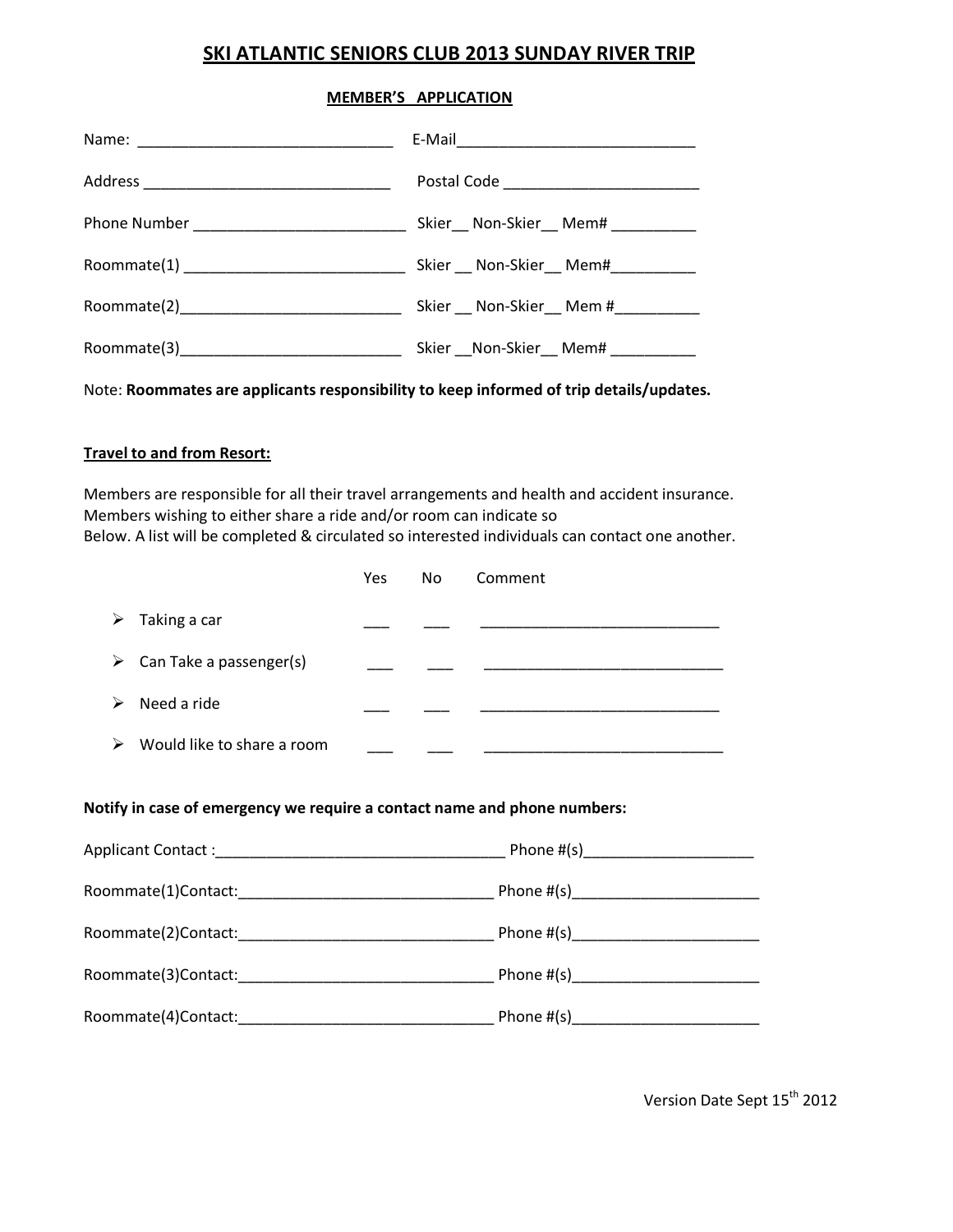# **SKI ATLANTIC SENIORS CLUB 2013 STONEHAM TRIP**

- **Where**: Stoneham Resort , Tewkesbury Quebec
- **When:** Sunday February 24th to Friday March 1st 2013.

#### **Package Description:**

Hotel Stoneham Meals at the ever popular Feu Follet Restaurant(set menu) 5 Full days of skiing Monday through Friday at Stoneham Night Skiing starting on Sunday Dual ticket with Mont Ste Anne at an extra cost of \$40 per person 5 Breakfasts Monday to Friday 5 Suppers Sunday to Thursday Complimentary Hill Tour Rooms have 2 beds and compact frigs

#### **Amenenties:** ( visit ski-stoneham.com for further description of hotel**)**

 Hotel at base of ski hill Heated Spa Tubs at Quatre-Foyer Terrace

#### **Pricing:( CDN\$ per person): For a dual ticket add \$40 per skier to pricing below**

Single : \$1024 **(CN\$)**  Double : \$732 **(CDN\$)** Triple : \$644 **(CDN**\$) Quad : \$600 **(CDN\$)**  Non-Skiers will pay \$230**(CDN\$)** less.

Please fill out the Application on page 2 and return before January 11<sup>th</sup> · **Send application to Jim Betts at 40 Chartwell Lane,Halifax NS, B3M 3W6. Note that all Applicants must be SASC members.(skiing or social) For any further information or questions we can be reached at 902-443-4918 Or [betts@eastlink.ca](mailto:betts@eastlink.ca)**

#### **Payments:**

- $\triangleright$  First payment(50% deposit) is due January 11<sup>th</sup> 2013 with Application.
- $\geq$  Second payment is due February 8<sup>th</sup> 2013.

#### **Cancellation:**

- ÿ **Deposit is non-refundable for cancellation within 3 wks of arrival. ie February 3rd.**
- $\triangleright$  No refunds for cancellation with 1 wk of arrival. ie February 17<sup>th</sup>.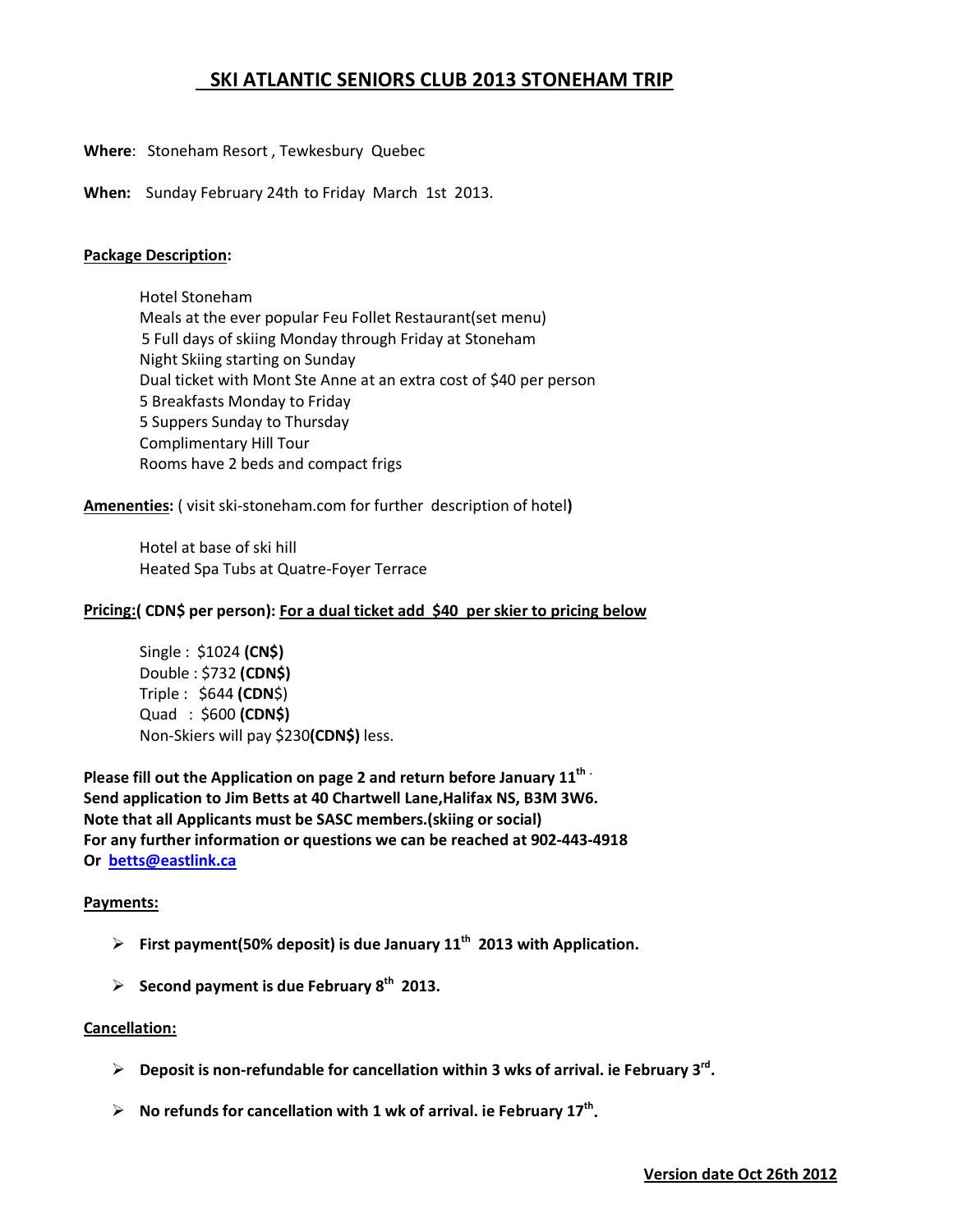### **SKI ATLANTIC SENIORS CLUB 2013 STONEHAM TRIP**

#### **MEMBER'S APPLICATION**

| LIFT TICKET SELECTION: STONEHAM ONLY ________ DUAL HILL_____ |                                       |
|--------------------------------------------------------------|---------------------------------------|
|                                                              |                                       |
|                                                              |                                       |
| Phone Number _______________________________                 | Skier__ Non-Skier__ Mem# _________    |
|                                                              |                                       |
|                                                              | Skier __ Non-Skier __ Mem #__________ |
|                                                              | Skier __ Non-Skier __ Mem# _________  |

Note: **Roommates are applicants responsibility to keep informed of trip details/updates.** 

#### **Travel to and from Resort:**

Members are responsible for all their travel arrangements and health and accident insurance. Members wishing to either share a ride and/or room can indicate so below . A list will be completed & circulated so interested individuals can contact one another.

|   |                                                                              | <b>Yes</b> | No | Comment |
|---|------------------------------------------------------------------------------|------------|----|---------|
| ≻ | Taking a car                                                                 |            |    |         |
| ➤ | Can Take a passenger(s)                                                      |            |    |         |
| ➤ | Need a ride                                                                  |            |    |         |
| ➤ | Would like to share a room                                                   |            |    |         |
|   | In case of emergency we require a contact name and phone numbers: (Required) |            |    |         |
|   |                                                                              |            |    |         |
|   |                                                                              |            |    |         |
|   |                                                                              |            |    |         |
|   |                                                                              |            |    |         |
|   |                                                                              |            |    |         |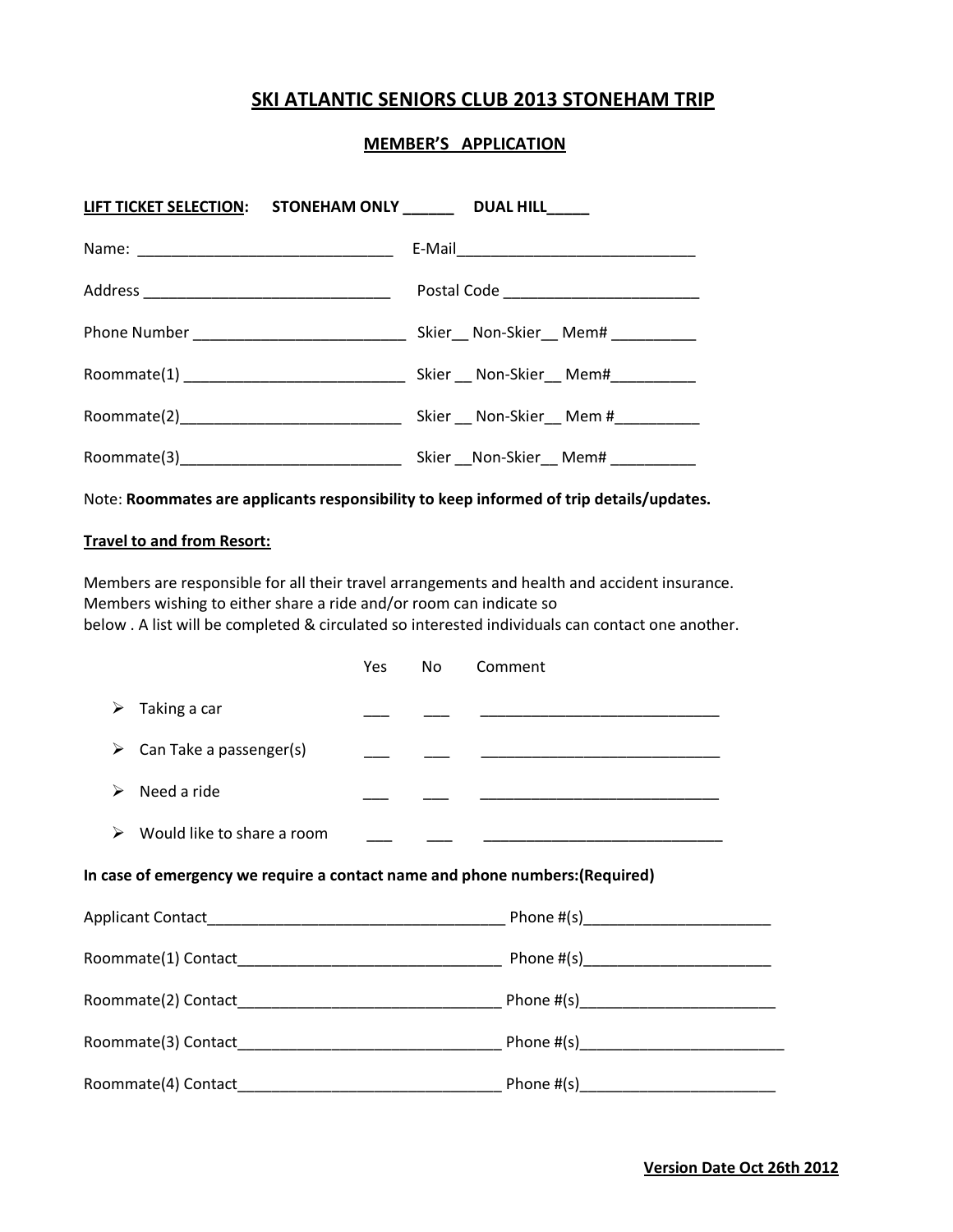# **Ski Atlantic Seniors' Club 2012 / 2013 Application for Membership**

| Name           | Phone #<br>the contract of the contract of the contract of                                                                                            |
|----------------|-------------------------------------------------------------------------------------------------------------------------------------------------------|
| <b>Address</b> | <b>Postal Code</b><br>Prov.<br><u> 1980 - Jan Barnett, mars and de finland and de finland and de finland and de finland and de finland and de fin</u> |

Date of Birth (yyyy/mm/dd):  $\frac{\sqrt{2}}{2}$ 

**NOTE: ALL MEMBERS** making application for the (Skiing) Membership Card must provide proof of age, (i.e. copy of driver's license, passport or birth certificate) to be submitted with your application. **Do not** send any original documents as these will not be returned. Applications will not be processed without proof of age.

# **Please identify your home ski hill area by circling one of the following: B (Ben Eoin) C (Crabbe) F (Mont Farlagne) M (Martock) P (Poley**) S **(Sugarloaf NB) W (Wentworth) V (Brookvale)**

 $\Box$  I hereby apply for the (**Social**) only Membership card, which entitles me to attend Club events such as Kell Antoft Days, Golf Days, Annual General Meeting and Ski Trips. I certify that I am 55 years of age and /or I am a \_\_\_\_\_spouse, \_\_\_\_\_partner or \_\_\_\_caregiver of an SASC member. Enclosed is the annual membership fee of \$15.00 in CND funds.

I hereby apply for the (**Skiing / Social**) Membership card, entitling me to ski at participating ski areas in Nova Scotia, New Brunswick and Prince Edward Island during the 2012 / 2013 season. Enclosed is the annual membership fee of \$230.00 in CND funds.

# **I enclose a recent photo (about 30 x 45 mm) (i.e. Driver's License / Passport size)**

For the skiing membership card, I certify; That I am 65 years of age or over; **OR** 

 $\Box$  That I am retired from full-time employment and that I am 55 years of age or over.

I hereby agree to abide by the Constitution and By-laws of Ski Atlantic Seniors' Club and by signing below I have indicated that I have read and agree to Section 10 relating to the exclusion of liability (see the reverse side or below).

### **Signature: \_\_\_\_\_\_\_\_\_\_\_\_\_\_\_\_\_\_\_\_\_\_\_\_\_\_\_\_\_\_\_\_\_\_\_\_\_\_\_\_Date:\_\_\_\_\_\_\_\_\_\_\_\_\_\_\_\_\_\_\_\_\_\_\_\_\_\_\_\_\_\_\_\_**

*Note. - A new Signed Application and photo is required each year.*